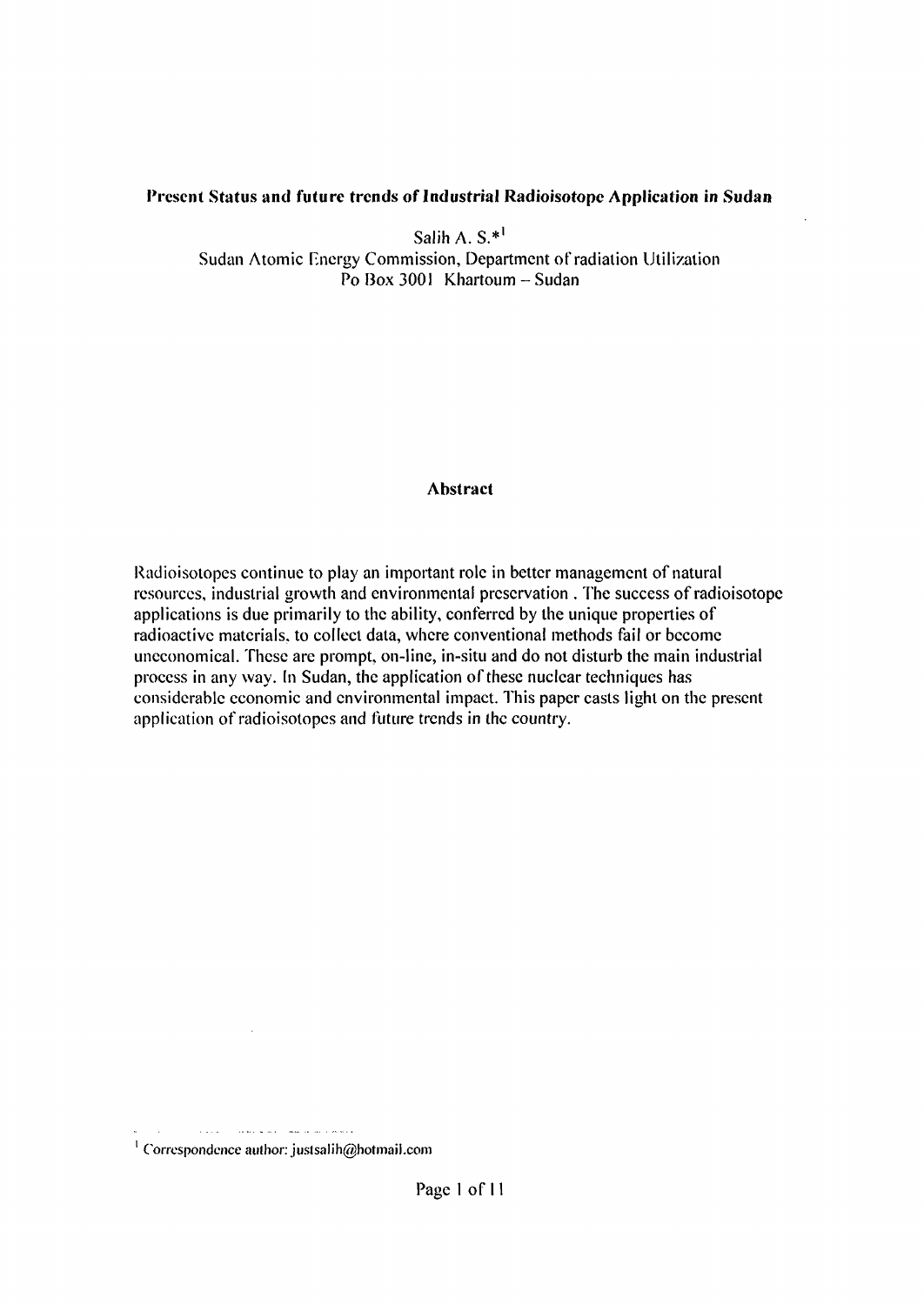#### Introduction

- Modern industry uses radioisotopes in a variety of ways to improve productivity and. in some  $\bullet$ cases, to gain information that cannot be obtained in any other way.
- Radioisotopes application in industrial sector is a new technology in Sudan: it was transferred through the technical cooperation between International Atomic Energy Agency (IAEA) and Sudan government represented in Sudan Atomic Energy Commission (SAEC).
- The industrial sector in Sudan is expanding rapidly. Due to oil producing activities several refineries are being constructed. In addition petrochemical plants are planned, new bridges and new airports are also planned, a car assembly factory is operating, power stations and sugar factories are established, so radioisotopes technology is very important.

#### Radioisotopes technology in industry

#### 1. Sealed Sources.

To move to a greater degree of industrial plant production sophistication, industrial processes require more reliable and efficient techniques for investigation process problems. Several very specific scaled source technologies arc applied all over the world, radioisotope technologies have proved it self as a sensitive tool for investigation and solving plant and process problems, which in turn results in considerable economic benefits.

Scaled sources technology is playing an increasing role in assisting industry to satisfy a critical need for efficiency. Although the technology is not applicable across a broad spectrum, the petrochemical\chemical plants and oil fields are identified as appropriate targets for sealed sources applications. The above-mentioned industries are widespread internationally and can benefit economically from this technology.

Page 2 of 11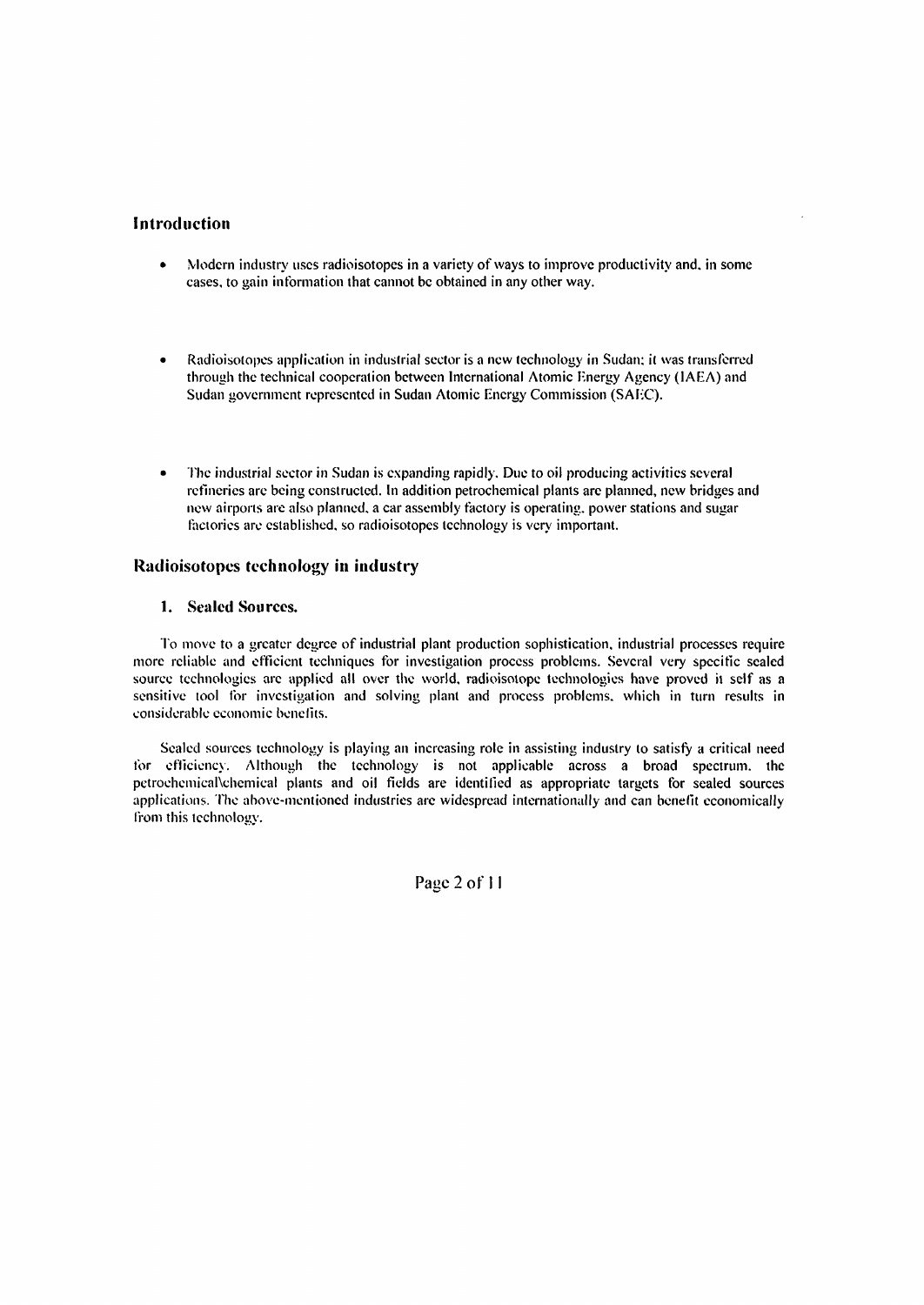Since the technology become available in the nineteenth century, it has scored a number of important successes for industrial companies worldwide. Gamma ray scan in petrochemical and chemical process plants are used effectively to identify process anomalies as well as integrity of column's internals. It can also be used to measure and quantify deposits and blockages in pipelines.

A wide range of investigations aimed at optimizing of process design and control can also be undertaken. 1 he biggest advantage over conventional methods is based on the fact that investigation can be carried out while a plant is on-line, with no disruption to operating processes. Kxpensive downtime is avoided and the convenience of direct measurements leads to saving process investigation costs.

### Scaled Source Applications

- *r* Radiometry (Gamma Scanning)
- *r* Radiography
- *r-* Tomography
- *r* Nucleonic Control Systems
- *r-* Radiation Processing
- *r* Blockage location in buried pipelines

#### 2. Radiotracer.

Radiotracers have been widely used throughout industry to optimize processes, solve problems, improve product quality, save energy and reduce pollution. Their technical, economic and environmental benefits have been well demonstrated and recognized by the industrial and environmental sectors.

Relevant target areas for radiotracer applications are defined. Though the technology is applicable across a broad industrial spectrum, the petroleum and petrochemical industries, mineral processing and wastewater treatment sectors are identified as the most appropriate target beneficiaries of radioisotope applications: these industries are widespread international!) and are *o\'* considerable economic and environmental importance.

for conducting radiotracer investigation, various requirements need to be met before starting the actual lest. The most important of all the requirements is the "Radiotracer itself. It is of fundamental importance that the radiotracer compound should behave in the same way as the material to be investigated. Therefore, the selection of an appropriate tracer is crucial to success of a tracer study. For reliable and meaningful results, an industrial radiotracer must meet the basic requirements like identical behaviour with the traced substance, suitable half-life and energy of radiation, physical and chemical stability, easy and unambiguous detection. It is often difficult to meet all the requirements of an ideal tracer and certain compromises have to be made. Even if a radiotracer meets the required criteria, it may not be available to small tracer groups in developing countries.

#### • Radiotracer Applications

- **Leak detection in buried pipelines & industrial systems**
- **Seepage location in dams and water bodies**
- **Material/Mercury inventory**
- **Flow rate measurement**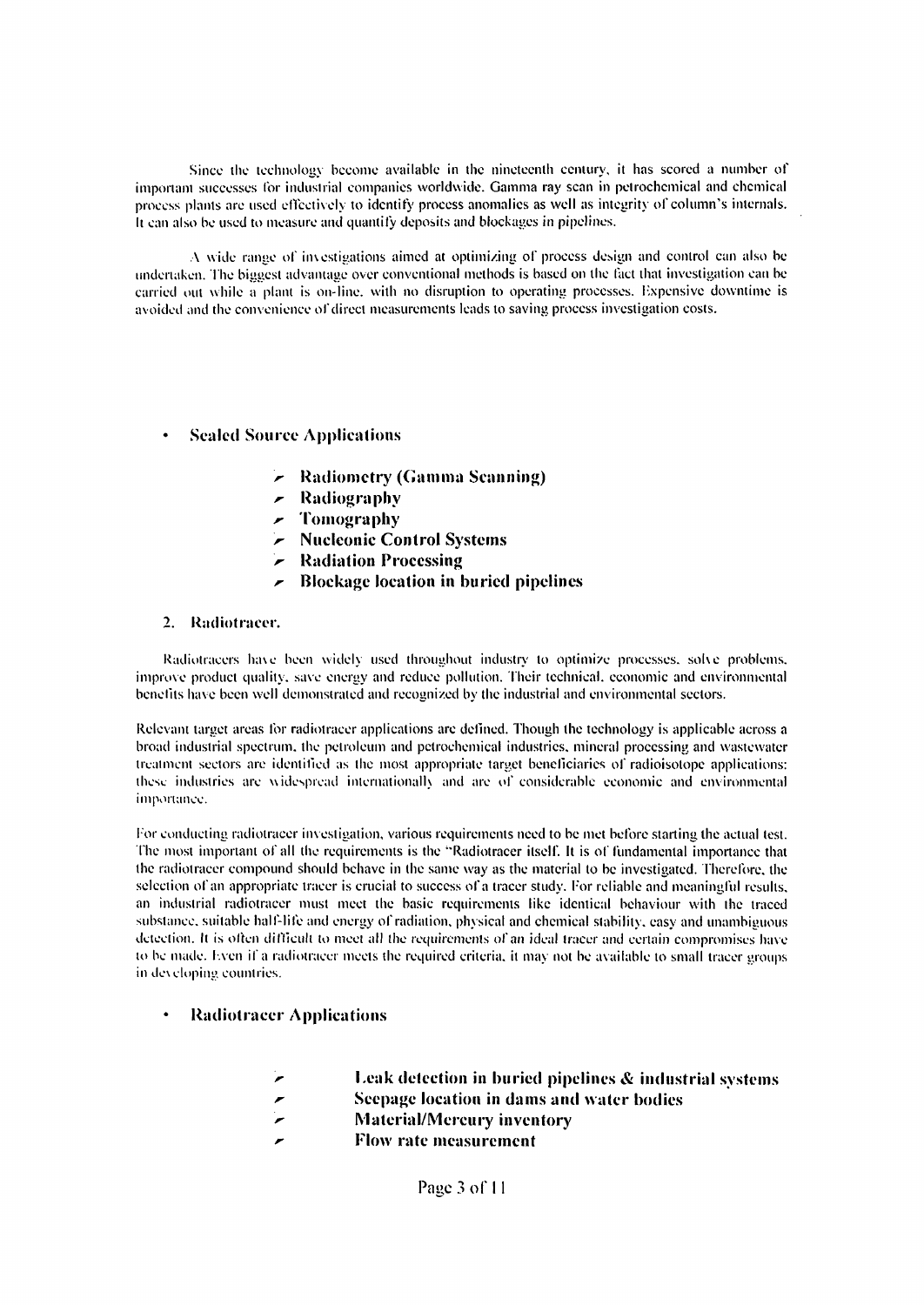- Mixing/blending time measurement ×
- Residence time distribution measurement
- Sediment transport ports and harbors
- Effluent dispersion in coastal water
- **r**  Effective management of oil fields
- **r-**Wear/Corrosion rate measurements

# GENERAL PRINCIPLE OF TRACER TECHNIQUE

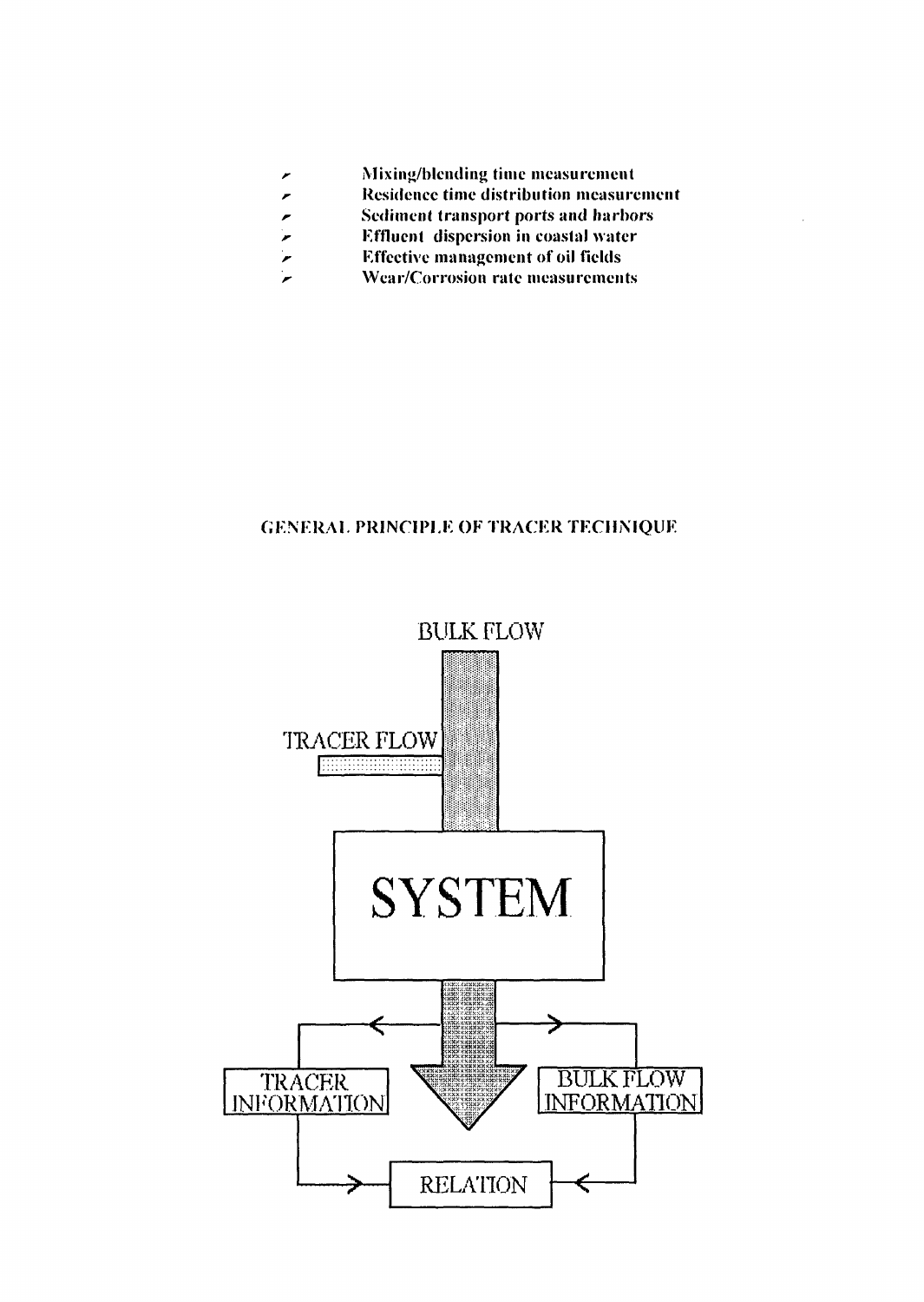#### **PROPERTIES OF AN IDEAL TRACER**

- I. Should have similar physical and chemical characteristics to that of the material being traced.
- 2. . .Should have at least one distinguishable property.
- 3. Should not react with the process material (in case of physical tracing).
- *\.* Should not be adsorbed absorbed in the system.
- 5. Should be stable at the conditions prevailing in the system.
- (>. Addition of the tracer should not disturb the How

#### **Advantages of Radiotraeers**

- $\ddot{\phantom{0}}$ 1 ligh detection sensitivity
- "//; *sim "* detection
- Physico-chemical compatibility
- Availability in wide range  $\ddot{\phantom{0}}$
- Results are obtained immediately and repeal tests can be carried
- Limited memorv effects

### **Industries in Sudan History**

• The first petroleum projects in Sudan were a construction of Port-Sudan refinery in 1964. and a construction of import pipeline from Port Sudan to khartoum(8 inch 812 km), pump stations on the line and terminal stations with storage facilities in 1974.

Page 5 of 11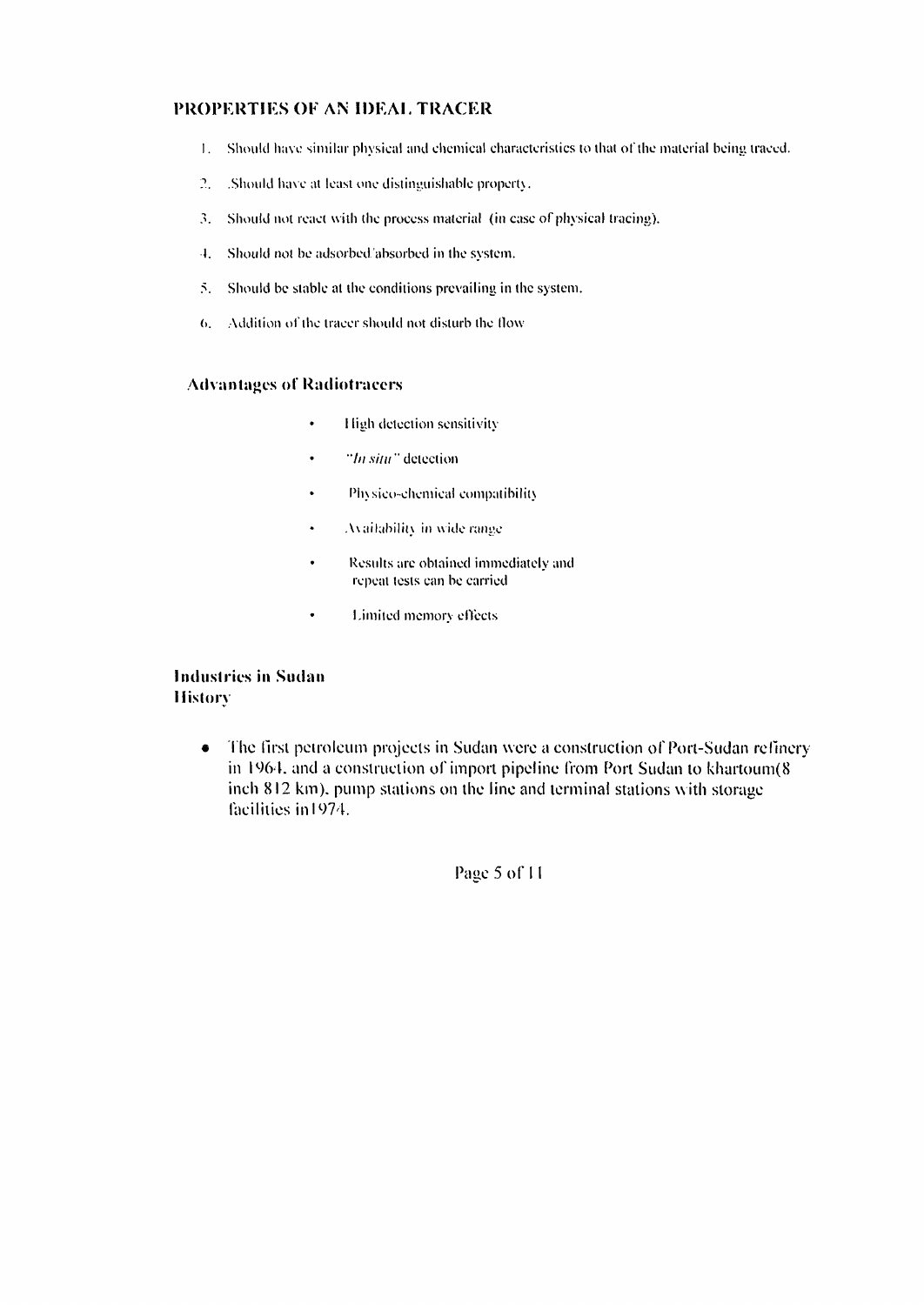- Petroleum industry in Sudan started to evolve sinee 1999 where massive money  $\bullet$ was put to develop oil fields in heglieg.
- (ross-eouiurx pipeline(28 Inch 1600 km) was eonstrueted.
- Khartoum refinery was established at 2000 with 50000 barrel per day. upgraded to 90000 last year.
- The first Radioisotopes application executed by Sudanese was Gamma radiation  $\bullet$ scan investigations using sealed sources technology (co60) on a fractionator's column at a petrochemical rellnery in order to obtain very important data to optimize the performance of process distillation columns.
- Since then, awareness of employing Sudanese nationals in such works was raised  $\bullet$ and the share of work

became good to the extent that adequate qualified people were at short.



# Oil Concession Blocks

#### Block 1,2 & 4

- l-PSA: 1997 Area: 48913 Km<sup>2</sup>
- with 150.000 B/l) now reached 300.000 **IJ/I)**

#### **Block 6**

- 
- Area: 38408 Km'
- with 40,000 B/D Block 5A
	-
	- Area: 29885 Km<sup>2</sup> Production Will Start on 2006 with 40.000 B/l)

### **Block SB**

I:PSA:200 I Area: 20199 Km<sup>2</sup>

### **Block** C

l-PSA: 2003

# **Block** A

### Block B

l-PSA: 1980 renewed at 2004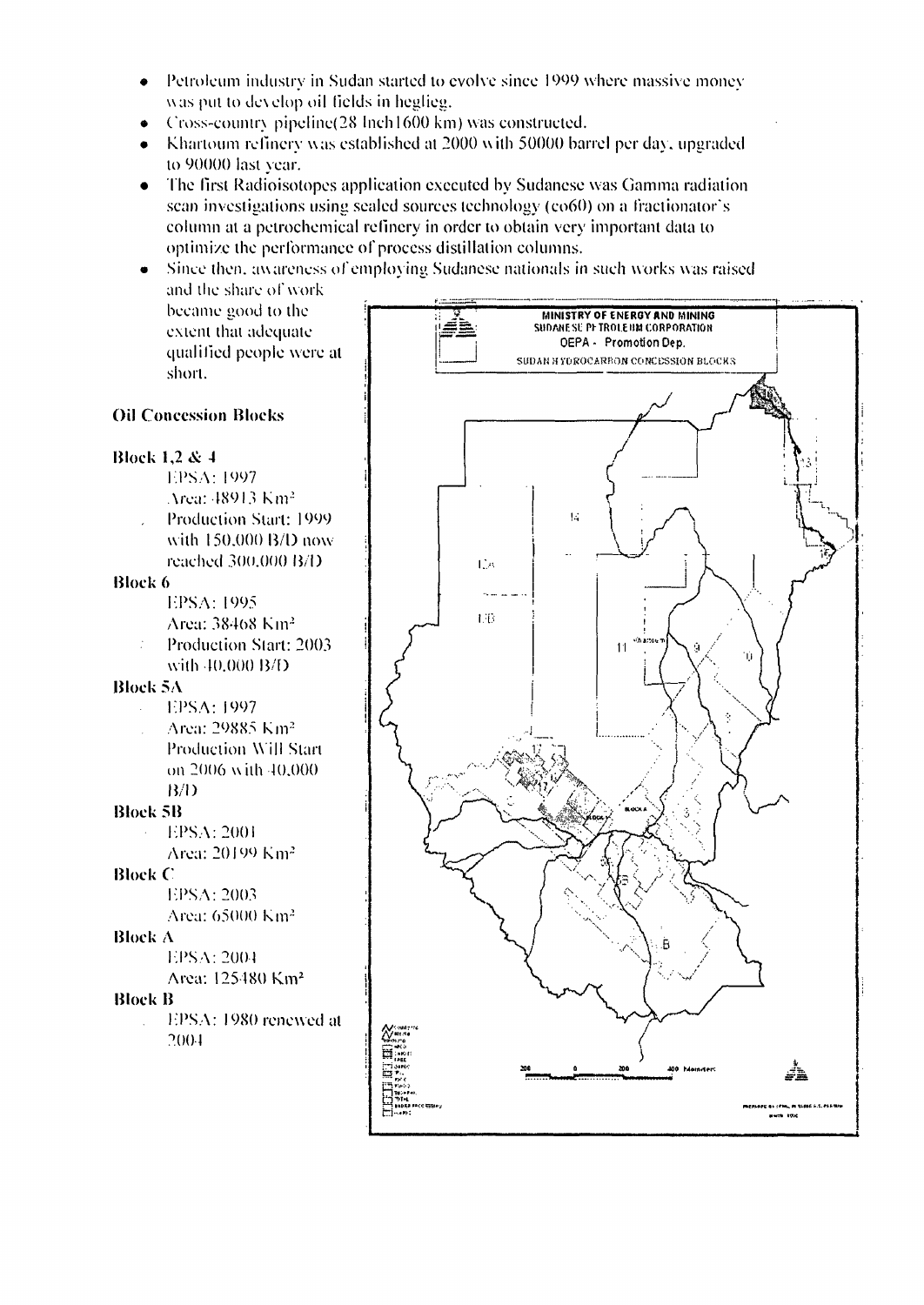; Area: 118586 Km-

### **Block 3** & 7

- l-:PSA:2000
- *-* Area: 72419 Km<sup>3</sup>
- Production Start in 2006 with 170.000 **B/D**   $\mathcal{L}^{\mathcal{L}}$

### **Block 8**

- 
- **II EPSA: 2003**<br>**I Area: 65856 Km<sup>2</sup>**

### Block 10

- **Block 10**
- Block  $9 & 11$ 
	- **Block 12003/2004**
	- **lion** Area: 245214 Km<sup>2</sup>
	- $\alpha$  Exploration Stage
- Block  $12\Lambda$ 
	- **EPSA: 2006**
	- Area: 136000 Km<sup>2</sup>  $\Delta \sim 10^4$

### Block 13

**Under processing** 

### Block 14

- **BPSA: 2006**
- $\therefore$  Area: 263000 Km<sup>2</sup>

### $\mathfrak{c}$

 $EPSA$ : Aug 2005

Area: 25000 Km<sup>2</sup>

### $\mathcal{S}$

Under processing

Under processing

Under processing

#### Pipelines

Hoglig-Bashair Pipeline

- Length: 1610 Km
- Diameter: 28 in
- Capacity: 450,000 bbl/day

### Alfuila-Khartoum Pipeline

- Length: 720 Km
- Diameter: 24 in
- Capacity: 200,000 bbl/day

 $\sim 10$ 

### AdarYale-Bashair Pipeline

- Length: 1400 Km
- •:• Diameter: 32 in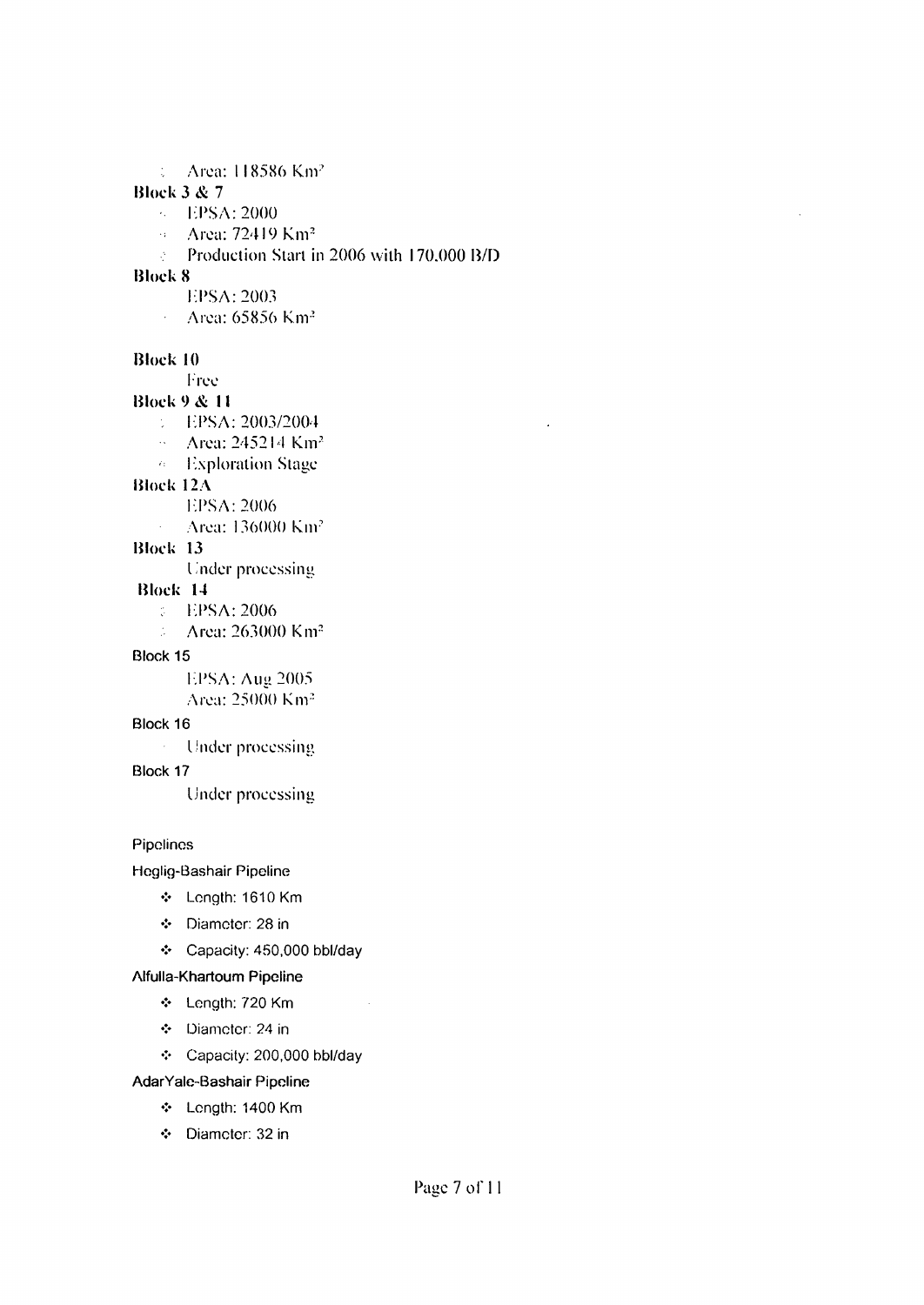### • Capacity: 500,000 bbl/day

#### Khartoum - Port Alkhair Export Pipeline

- •:• Length: 815 Km
- Diameter: 8 in
- Established: 1978

#### Alroyan Port Alkhair Export Pipeline

- $\div$  1.ength: 741 Km
- \* Diameter: 12 in
- •:• Capacity: 800,000 MT/A

#### Refineries

#### Khartoum Refinery

- . :- Established: 1999
- :• Capacity: 50.000 bbi/day
- .- Crude: Nile Blond
- : > Expansion Project: Jan 2006
- > Expanded Capacity: 40,000 bbi/day
- . > Crude: Fula Blend

#### Al'Obaid Refinery

- . > Established: 1996
- > Capacity: 15,000 bbi/day
- > Crude: Nile Blond
- : > Expansion Project:
- : > Expanded Capacity: 30,000 bbi/day
- > Crude: Nile Blond

#### Abu Gabra Refinery

- ;• Established: 1992
- Capacity: 2,000 bbi/day
- > Crude: Abu Gabra

#### Portsudan Refinery

#### Old Refinery

- :• Established: 1964
- $\rightarrow$  Capacity: 25,000 bbi/day
- : :• Crude: Arabic Light

#### New Refinery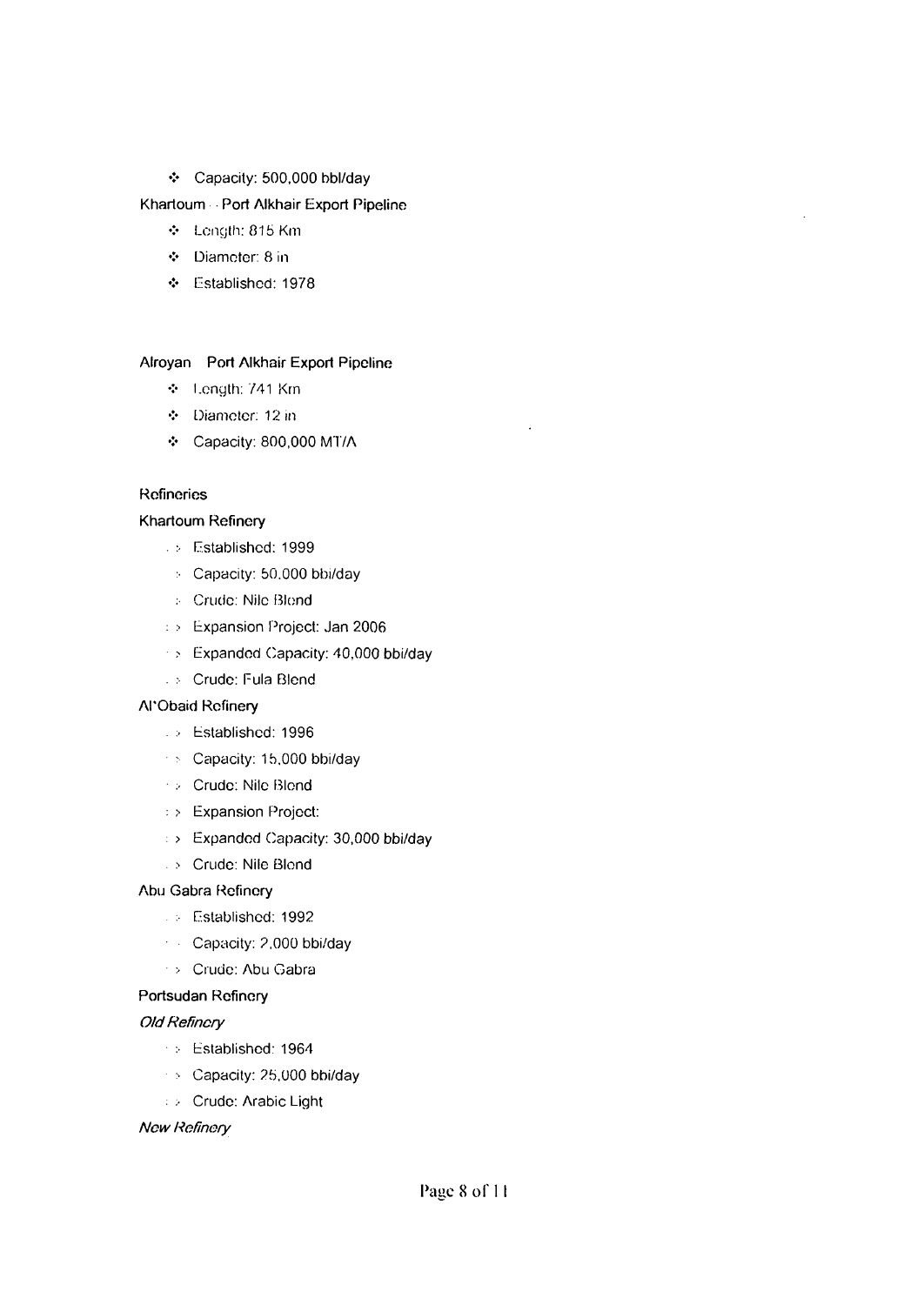- : > Strat up: 2009
- :• Capacity: 100,000 bbi/day
- ; Cost: 11 Billion USD
- : > Crude: Nile Blond

### Specific Investment Projects

#### Downstream:

- : > Product Pipelines Khartoum- Modani- Gadarif- Ethiopia
- .-• Rabak Refinery
- : > Distribution of LPG for home uses to all parts of Sudan.
	- : Petrochemicals Industries

### Future Projects:

Projects related to Natural Gas discovered in Block 15 and possibly Block 13 such as: LPG & LNG Plants, Power Plant, Fertilizer & Petrochemicals

### The following projects are expected to be executed in this year and in the next years:

- Mala satolite development project, which includes a construction of 20 flow lines,3 OGMs,3 trunk lines.
- Khartoum-Wadmadni pipeline(185 km).
- ORC upgrading (new storage facilities & custody meter).
- Baloela CPF extension (Block 6).
- Noem C02 .
- Pump stations on 12" pipeline(5 stations 2011). KRC to new airport pipclinc(100 km).
- Produced water bio-remediation (Block1,2&4).
- 3 FPFs at Block 3 & 7.
	- Block 9 facilities.

### Radioisotopes technology in Sudan

In Sudan there are many activities has been carried, by means of Radioisotopes technology Such as:

 $\sim$  Gamma radiation scan investigations using sealed sources technology (co<sup>60</sup>) on a fractionator's column at a petrochemical refinery in order to obtain very important data to optimize the performance of process distillation columns or vessels, terminate or extend process columns" production run times, identify maintenance requirements (material, labour) well in advance of scheduled turn around.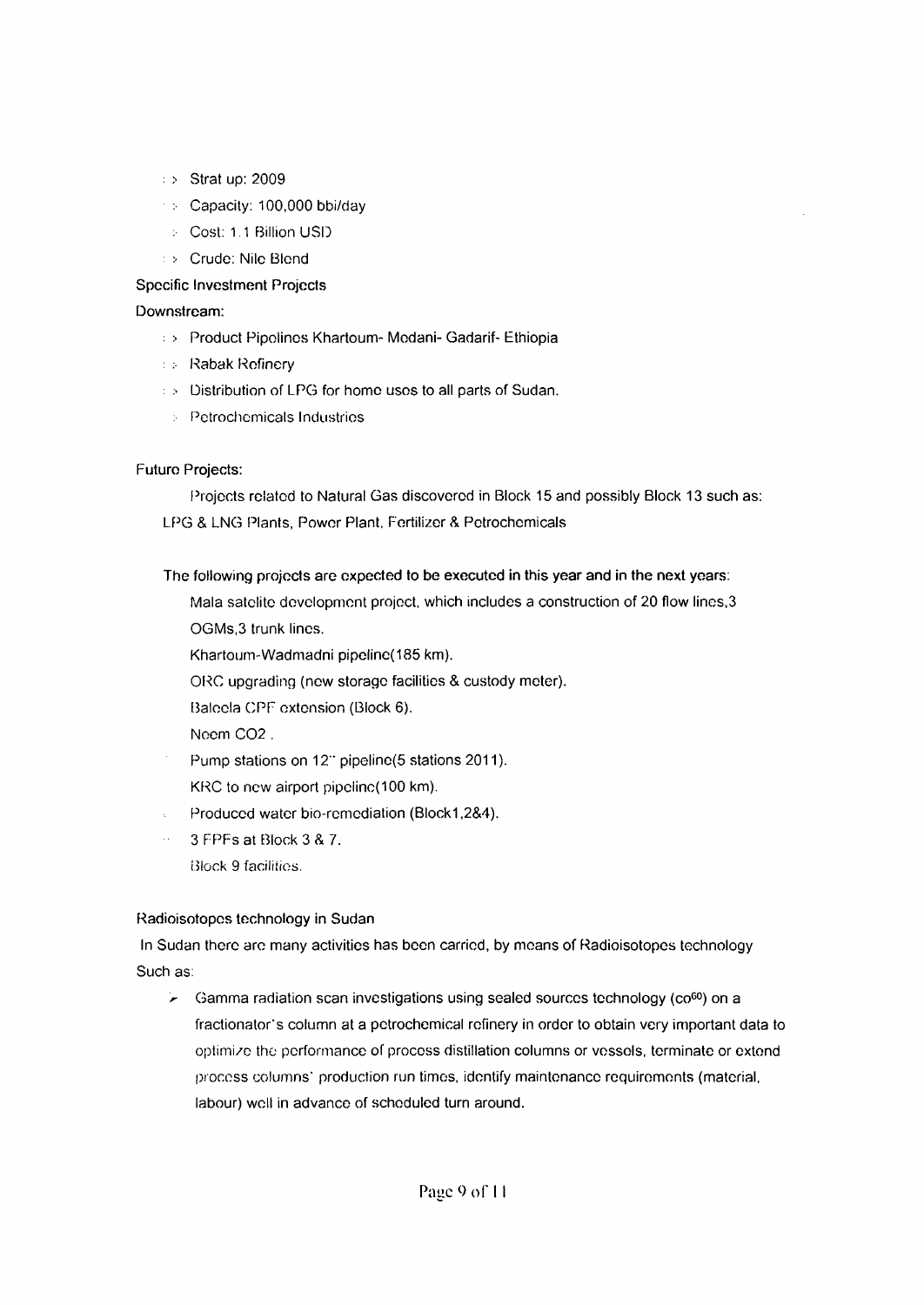(l: rom the scan results obtained during the time of the scan it is concluded that all the trays were in position. Malfunction and anomalies wore present on tray 32 and on tray 30. Weeping was also present which is an indication of partially damaged or fouling present on the trays).

gamma radiation scan using sealed sources technology ( $\cos^{0}$ ) as a radioisotopes on an absorber stripper column Petroleum Refinery in order to obtain a real hydraulic behaviour performance (internal inspection) of a distillation column and to familiarized the end-user as well as the application group concerning the benefits associated with gamma ray scanning.

(From the results obtained it is concluded that no observable malfunctions and anomalies were measured in this potion of the column during the time of the scan).

- Residence Time Distribution (RTD) of a chemical reactor or vessel using radiotracer technology (<sup>82</sup>Br).
- **Leak detection in heat exchanger using radiotracer technology (** ${}^{82}Br$ **).**
- Flaw Rate Measurement using radiotracer technology  $(^{82}Br)$ .

At the manpower side there are 8 persons have been trained in the radioisotopes application in

industry under IAEA RAF78040 and M.Sc Degree in Radioisotope Investigations on a Petrochemical Refinery.

### Conclusion

Sudan has fairly advanced infrastructure/facilities and good expertise for applications of Radioisotopes in industry. The radioisotopes technology is well developed and services have been routinely provided to Sudan industry for troubleshooting, process diagnosis and optimization on commercial basis. It is generally realized that the level of application of radioisotopes technology in Sudan industry is presently confined to only a few well informed industries and there is need for a much wider application of these techniques to help in the optimum utilization of industrial infrastructure. The level of application, though growing, is still not commensurate with the level of technology development for a country of Sudan's size and growing economy.

Due to increasing awareness the industrial organization are becoming more and more interested to utilize these nuclear techniques for QA & QC of their industrial products and thus a great economic benefit is being envisaged.

# References

1. A.E.Hills "practical guidebook for radioisotope-based technology in industry". second edition.